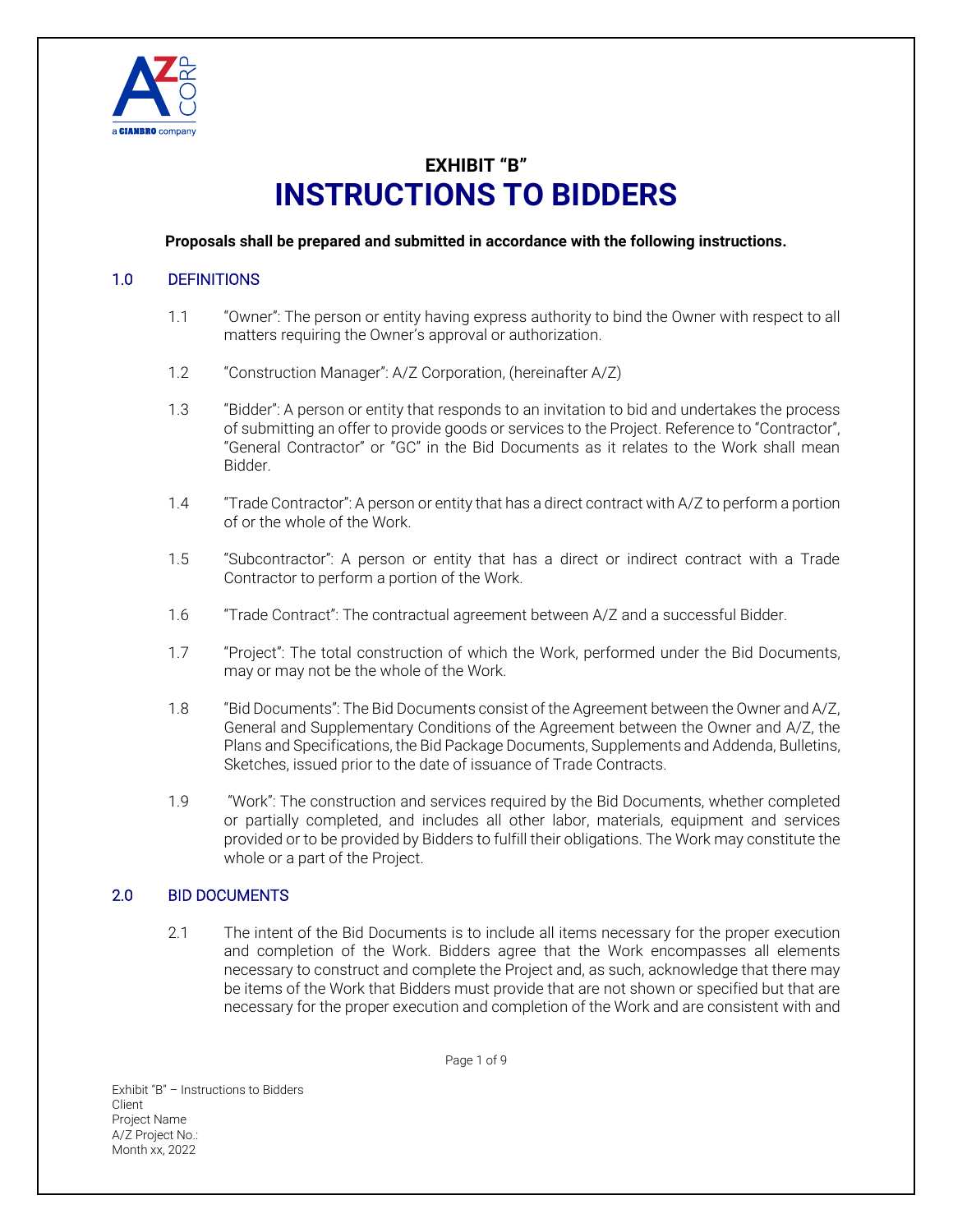

reasonably inferable from the items of Work that are shown or specified. Such items of Work shall be included, without exception, and be included by Bidders in the overall cost to complete the Work.

2.2 Bidders shall use the complete set of Bid Documents in preparing their Proposals; A/Z assumes no responsibility for errors or misinterpretations resulting from the use of incomplete sets of Bid Documents.

# 3.0 RECEIPT OF BID DOCUMENTS

3.1 It is the sole responsibility of Bidders to carefully examine the Bid Documents and ensure that all Bid Documents have been received in their entirety.

# 4.0 PRE-BID CONFERENCE

4.1 Refer to the Invitation to Bid and the Proposal Form for information relating to a pre-bid conference. Agenda items for the pre-bid conference may include reviews of the Bid Documents, bid procedures, proposal format, statements of Work, site logistics, Project schedule, safety requirements, other Project specific requirements, Owner rules and regulations and the commercial documents.

# 5.0 EXAMINATION OF SITE AND BID DOCUMENTS

- 5.1 By submitting Proposals, Bidders represent that they have fully acquainted themselves with, and have carefully examined: (a) all documents and conditions relevant to the Work and the Project to ensure they are sufficient to properly prosecute the Work; (b) all relevant plans, specifications, surveys, measurements, dimensions, calculations and estimates to be sure they contain no errors or inaccuracies; (c) the nature and location of the Work; (d) the character of materials, equipment, machinery and facilities needed to prosecute the Work; (e) the general and local conditions and constraints including environmental concerns; (f) labor relations and availability; and, (g) all other matters which can in any way affect the Work, the Project or Project cost. The Owner and A/Z assume no responsibility whatsoever ascertaining for Bidders any facts that Bidders should have ascertained for themselves through such investigation. Bidders agree that by submitting Proposals there will be no claims for damages or additional compensation because of lack of information or any misunderstanding or misinterpretation of the requirements of the Bid Documents.
- 5.2 It is not intended that the Bid Documents enumerate every possible eventuality as applied to each item of the Work. Bidders represent they have full practical construction knowledge and experience in performing the Work. It is the intent that the Work be completed, tested and put into condition ready for use and operation and executed in the best and most workmanlike manner in accordance with the Bid Documents and manufacturers' instructions and recommendations.
- 5.3 Should conflicts exist between any of the Bid Documents the provisions imposing the more demanding term, condition, duty or standard regarding the performance of Bidders shall take precedence and govern.

Page 2 of 9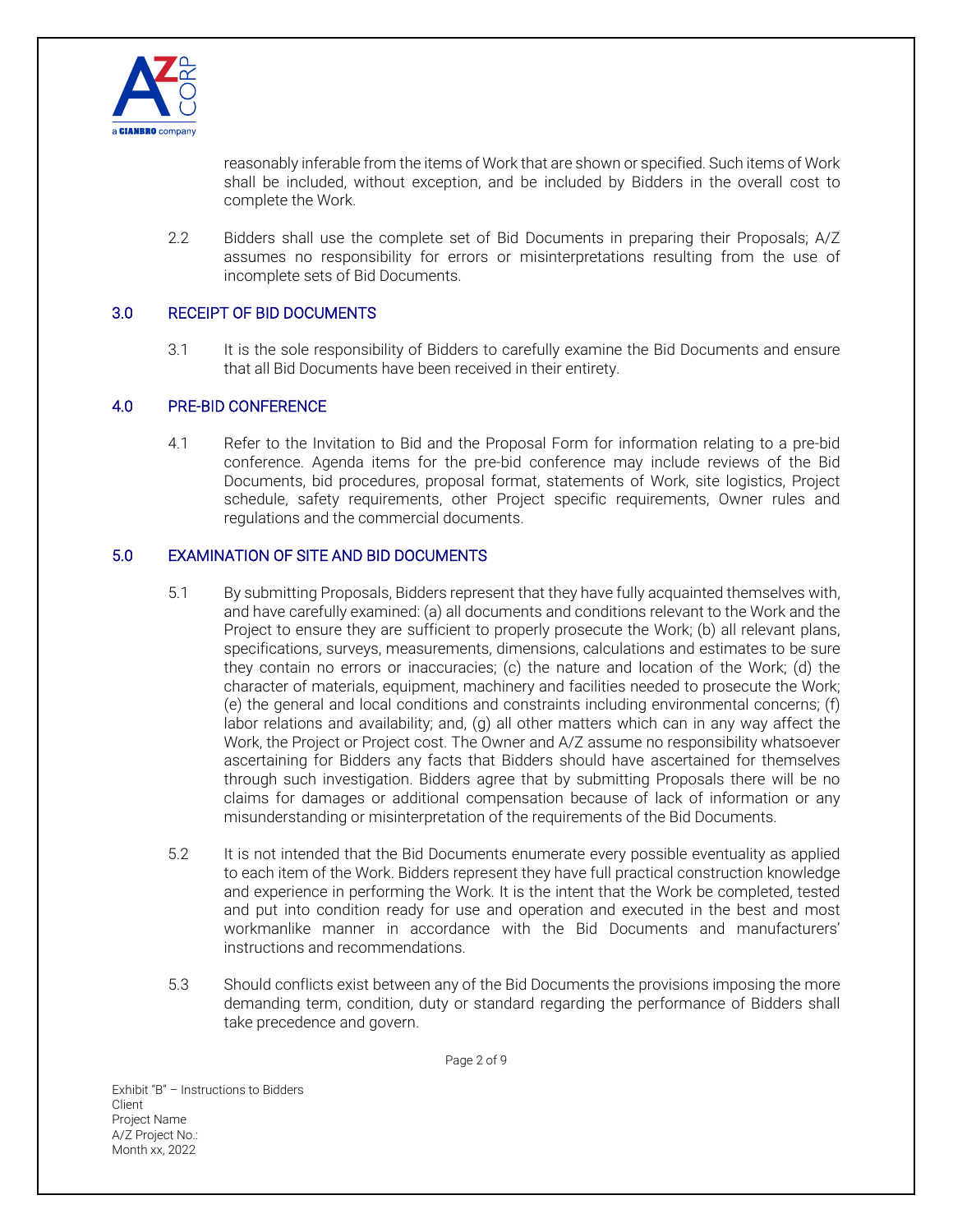

# 6.0 SUPPLEMENTAL INFORMATION

- 6.1 In the event Bidders discover any discrepancies, omissions, errors or other informality in the Bid Documents or in the event of doubt or need for clarification as to their intent or meaning, Bidders shall direct questions or requests for information in writing to the designated individual noted in the Invitation to Bid. Bidders shall not communicate directly with the Owner, the Architect or Engineers and reliance on any information so communicated shall be at the sole risk of Bidders. Bidders shall not rely on verbal or other non-formal responses to any inquiry whether from A/Z, the Owner, Architect or Engineer. Failure to comply with the aforementioned may result in rejection of Proposals.
- 6.2 When appropriate, all inquiries received a minimum of three (3) business days prior to the date set for receipt of Proposal will be answered in writing via Supplement and distributed to all document holders of record.
- 6.3 It is the sole responsibility of Bidders to keep informed of any Supplements issued and acknowledge receipt of all such Supplements on the Proposal Form. Failure keep informed of Supplements issued or to acknowledge any particular Supplement does not relieve Bidders from the requirements of the Supplement.

# 7.0 PREPARATION OF PROPOSALS

- 7.1 Proposals shall be prepared in strict accordance with these Instructions to Bidders and submitted on Exhibit "C: - Proposal Form. All information required in the Proposal Form shall be completed in its entirety without alterations, erasures or corrections.
- 7.2 Proposals shall be based on complying with all federal, state and municipal laws, ordinances, rules, regulations, codes and standards.
- 7.3 Bidders shall list on the Proposal Form any portion of the Work that is intended to be subcontracted. A/Z and the Owner reserve the right of approving any proposed subcontractor. After award, no subcontract or purchase order is to be awarded without the express written approval of A/Z and the Owner.
- 7.4 The lump sum price shall be based strictly on the materials and equipment specified in the Bid Documents and shall be firm for the duration of the Project. Bidders may propose "or equal" materials or equipment of alternate manufacture from those specified for consideration. Such substitution must be clearly identified and shall include the effect of the substitution on the lump sum price or completion schedule. Substitutions to specified materials or equipment will only be considered if submitted with the Proposal with sufficient, specific and detailed information including manufacturer's product data to describe in full the proposed substitution for a proper and thorough review by A/Z, the Owner, Architect and Engineer. Final decision on the acceptance of any proposed substitution will be made by A/Z and the Owner.

Exhibit "B" – Instructions to Bidders Client Project Name A/Z Project No.: Month xx, 2022

Page 3 of 9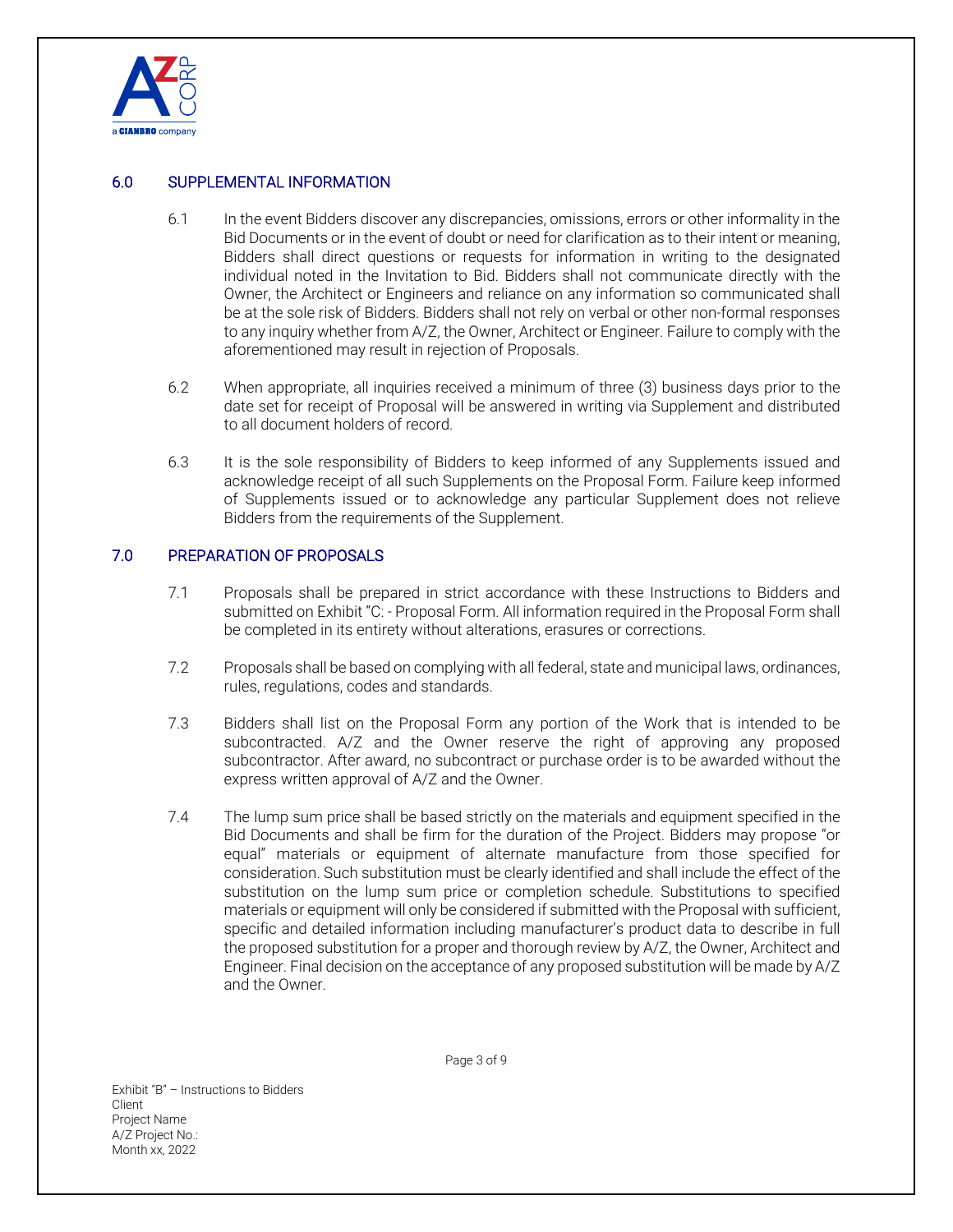

7.5 Proposals containing clarifications, qualifications, omissions, exceptions or other irregularities of any type may be rejected. If any item listed in the Proposal Form has no value or does not apply, enter "none", "not applicable" or similar statement. Do not leave any items blank.

# 8.0 SUBMISSION OF PROPOSALS

- 8.1 Proposals shall be submitted in such quantity enumerated in the Invitation to Bid and must be received by the date and time stipulated in the Invitation to Bid and Proposal Form; late receipt of Proposals may be cause for rejection of Proposals. Proposal submission shall include, at a minimum, Exhibit "C" – Proposal Form, Exhibit "D" – Statement of Work, Exhibit "N" – Labor Rate Development and all other required attachments. Proposals shall be submitted via the *BuildingConnected* network or email to the person designated on the Proposal Form.
- 8.2 Bidders shall have a duly authorized company representative sign their proposal.
- 8.3 In submitting Proposals, Bidders acknowledge the acceptance of the standard A/Z Terms and Conditions of the Agreement, Exhibit "K", without exception or modification and agree to sign and return the Trade Contract within ten (10) days from the date of receipt. Failure to sign the Trade Contract within ten (10) days after the date of receipt may be considered a default and result in the award being rescinded.
- 8.4 Submission of Proposals shall constitute irrevocable offers for sixty (60) business days following the deadline for submission. Proposals shall include all escalation costs for materials, equipment, wages and machinery and equipment rental rates for the duration of the Project.
- 8.5 All costs incurred by Bidders in the preparation, printing, delivery or presentation process related to Proposals shall be borne solely by Bidders as a normal business expense.

#### 9.0 BID BONDS

9.1 Unless otherwise specifically stated to the contrary in the Invitation to Bid, Bid Bonds are not required to be submitted with Proposals.

#### 10.0 UNIT PRICES

10.1 Unit prices shall be inclusive of all costs to Bidders including without limitation labor, materials, supervision, tools, equipment, machinery, field inspection, surveying, layout, staging, hoisting, handling, unloading, transportation, permits, licenses, services, per diem, travel, lodging, meals, overhead, profit, general and administrative costs and all other expenses relating to the unit price and shall remain firm for the duration of the Project.

## 11.0 ALTERNATES

Page 4 of 9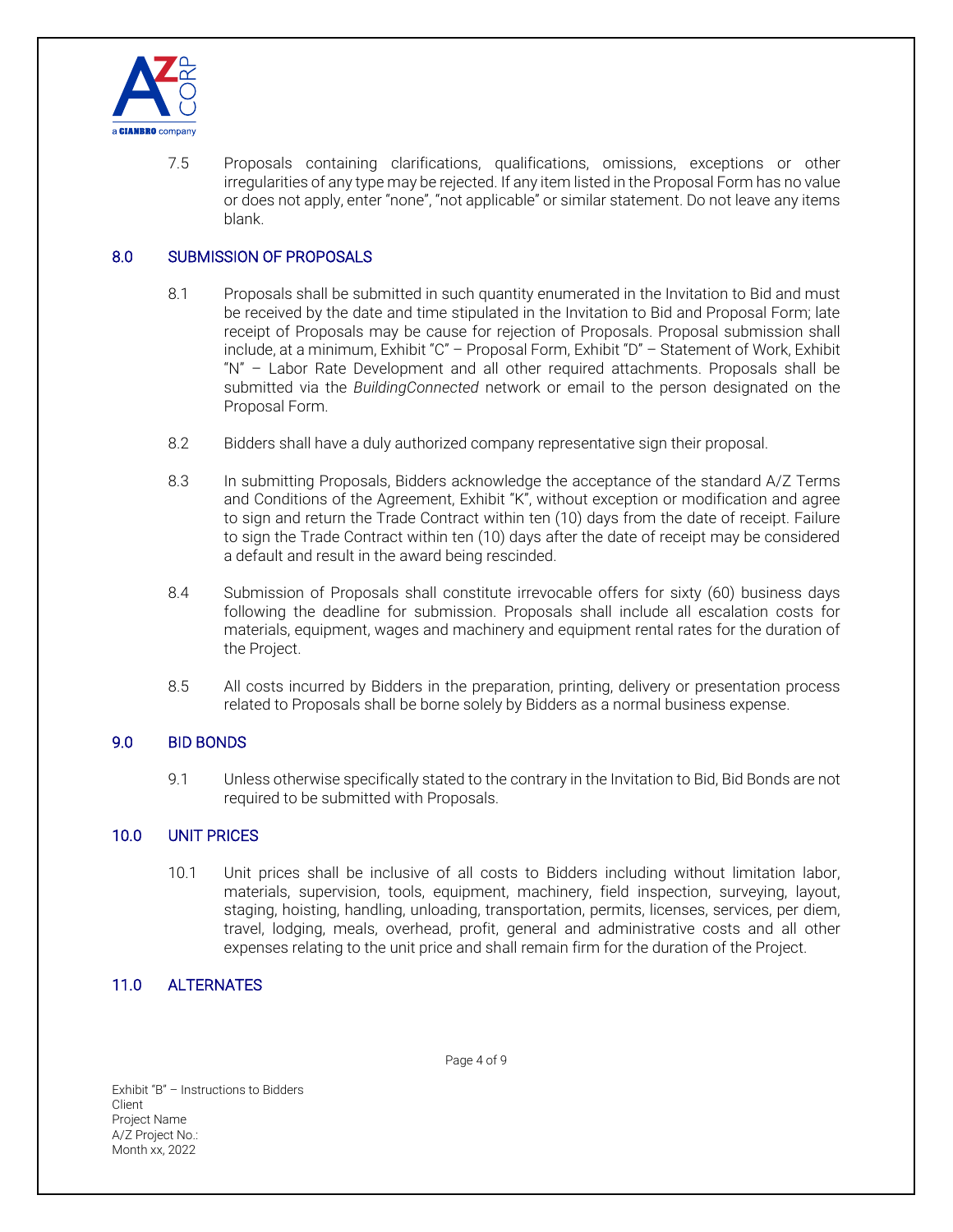

11.1 Alternates are alternate products, materials, equipment, systems, or other components of the Project which may be selected for the Work by A/Z and the Owner in lieu of the corresponding requirements of the Bid Documents. Alternate prices shall include the provision of all Work required for a complete installation inclusive of all Work necessary to adjust or modify any affected adjacent work to integrate the Work of the alternate into the overall Project. Alternate prices shall be inclusive of all costs to Bidders including, without limitation, labor, material, equipment, supervision, tools, equipment, field inspection, layout, staging, hoisting, handling, unloading, transportation, permits, licenses, services, per diem, travel, lodging, meals, overhead, profit, general and administrative costs and all other expenses relating to the alternates and shall remain firm for the duration of the Project.

# 12.0 ALLOWANCES

- 12.1 Allowances shall cover the cost to Bidders of: (a) coordination with the work of others to ensure that each allowance is completely integrated and interfaced with related and adjacent work; (b) materials and equipment delivered to the site; (c) all applicable sales, use and other required taxes; and (d) unloading and handling, labor and equipment required for installation.
- 12.2 Small tools, supervision, administration, overhead, profit and other expenses contemplated for an allowance shall be included in the lump sum price and not in the cost of the allowance.
- 12.3 The Work included under any allowances shall only be performed if specifically authorized in writing in advance by A/Z.
- 12.4 Actual costs shall be documented by Bidders and verified by A/Z and, whenever actual costs are more than or less than the allowance amount, the Trade Contract sum shall be adjusted accordingly by change order.

#### 13.0 LABOR RATES

13.1 Bidders shall provide A/Z with hourly labor rates for all labor categories and classifications consistent with the requirements of the Bid Documents and intended to be used in the Work. These rates shall include all costs and expenses inclusive of taxes, benefits, insurance, bonds, overhead and profit and shall be submitted on Exhibit "N" – Labor Rate Development. Labor rates are subject to review and acceptance by A/Z.

#### 14.0 EQUIPMENT RATES

14.1 Equipment rates for machinery, tools and equipment, including costs of transportation, loading and unloading, installing, dismantling, removal, repair and replacement made necessary by ordinary wear and tear, exclusive of hand tools rates shall be submitted to A/Z for approval prior to onsite mobilization. Small tools, defined as machinery, tools and equipment with individual purchase prices of less than \$1,000.00 are considered overhead.

## 15.0 ACCEPTANCE AND REJECTION OF PROPOSALS

Exhibit "B" – Instructions to Bidders Client Project Name A/Z Project No.: Month xx, 2022

Page 5 of 9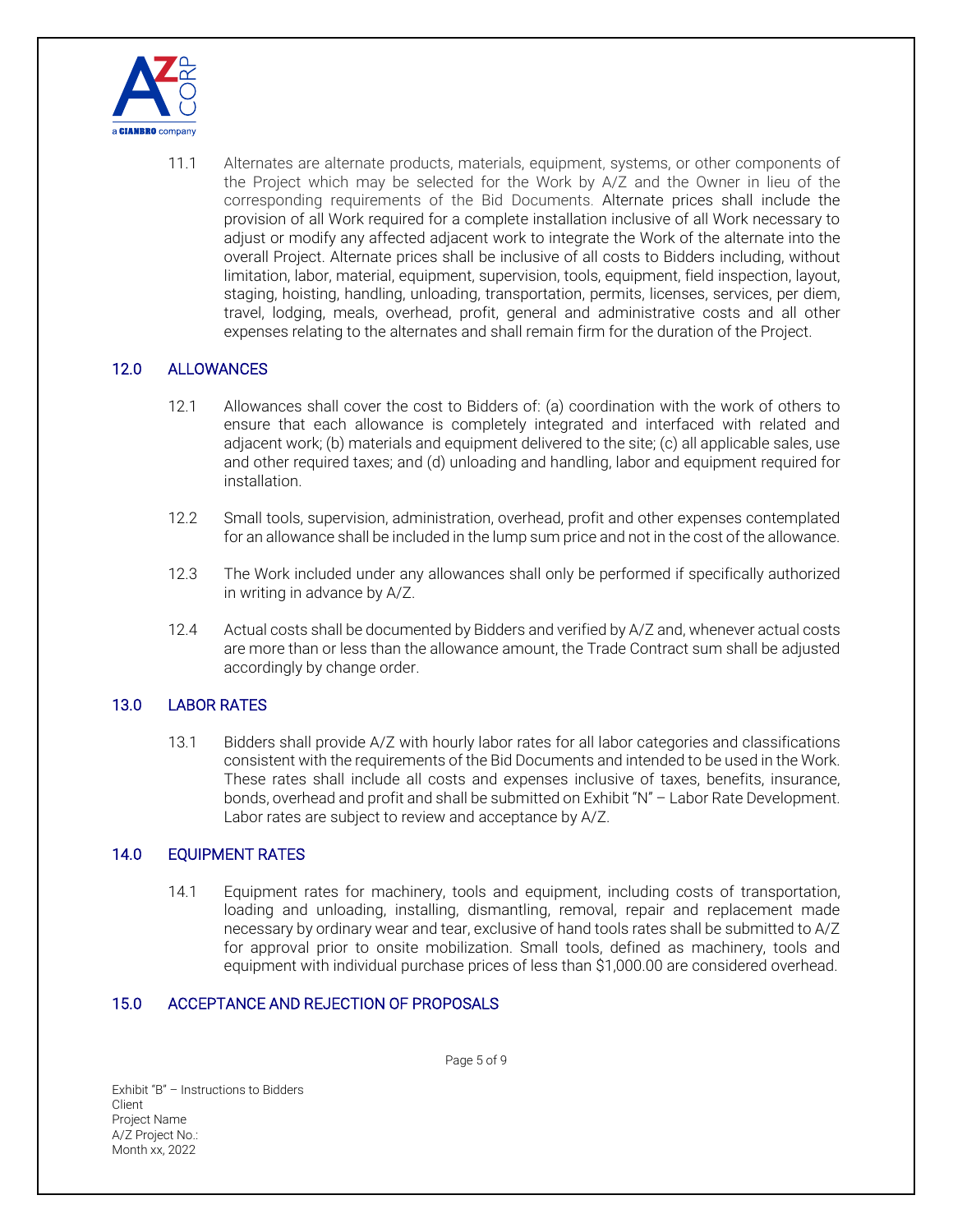

- 15.1 It is the intent of A/Z to award Trade Contracts to the lowest, most responsive, responsible, and best-valued Bidders provided Proposals have been submitted in accordance with the requirements of the Bid Documents and all appropriate and compliant qualification documentation has been received by A/Z.
- 15.2 A/Z and the Owner reserve the right to accept alternates in any order or combination and to determine the lowest Proposals submitted on the basis of the sum of the lump sum price and alternates accepted.
- 15.3 Bidders understand that A/Z and the Owner reserve the right to accept or reject any or all Proposals, with or without cause, in whole or in part, to waive any informality or irregularity therein and to waive any technicality in any Proposal or part thereof

# 16.0 TAXES

16.1 All applicable federal, state and municipal sales, use, excise, payroll and all other applicable taxes required to be the responsibility of Bidders by any federal, state or municipal law or ordinance are the sole responsibility of Bidders and shall be included in the lump sum price unless specifically stated otherwise.

#### 17.0 NON-RESIDENT CONTRACTORS

17.1 Bidders that do not operate a permanent place of business in the state where the Project is located shall be subject to comply with said state's statues and regulations regarding nonresident contractors. Bidders shall be required to post with the applicable state authority a Non-Resident Guarantee Bond or other instrument or be subject to a monetary withholding of certain monies from each application for payment as required by said state's statutes and regulations.

#### 18.0 SUBCONTRACTOR DEFAULT INSURANCE PROGRAM AND PAYMENT AND PERFORMANCE BONDS

- 18.1 If the Project is enrolled in a Subcontractor Default Insurance (SDI) Program, before Bidders will be considered for award of a Trade Contract, the A/Z qualification process shall be completed by all Bidders in consideration of an award; completion and submission to A/Z of the Qualification Statement and submission of all required documentation including, without limitation, current financial information is mandatory for consideration for award.
- 18.2 If the Project is not enrolled in the A/Z SDI Program then a Labor and Material Payment Bond and a Performance Bond both in the penal sum of 100% of the lump sum price shall be required of Bidders for all awards in excess of \$150,000.00 or such lesser amount as determined by A/Z in its sole discretion. Bonds shall be issued by a surety duly authorized and licensed to do business in the state where the Project is located, have an A. M. Best's rating of A+VII and be satisfactory to A/Z and the Owner. The bonds shall name, at a minimum, A/Z and the Owner as dual obligees.

#### 19.0 INSURANCE

Page 6 of 9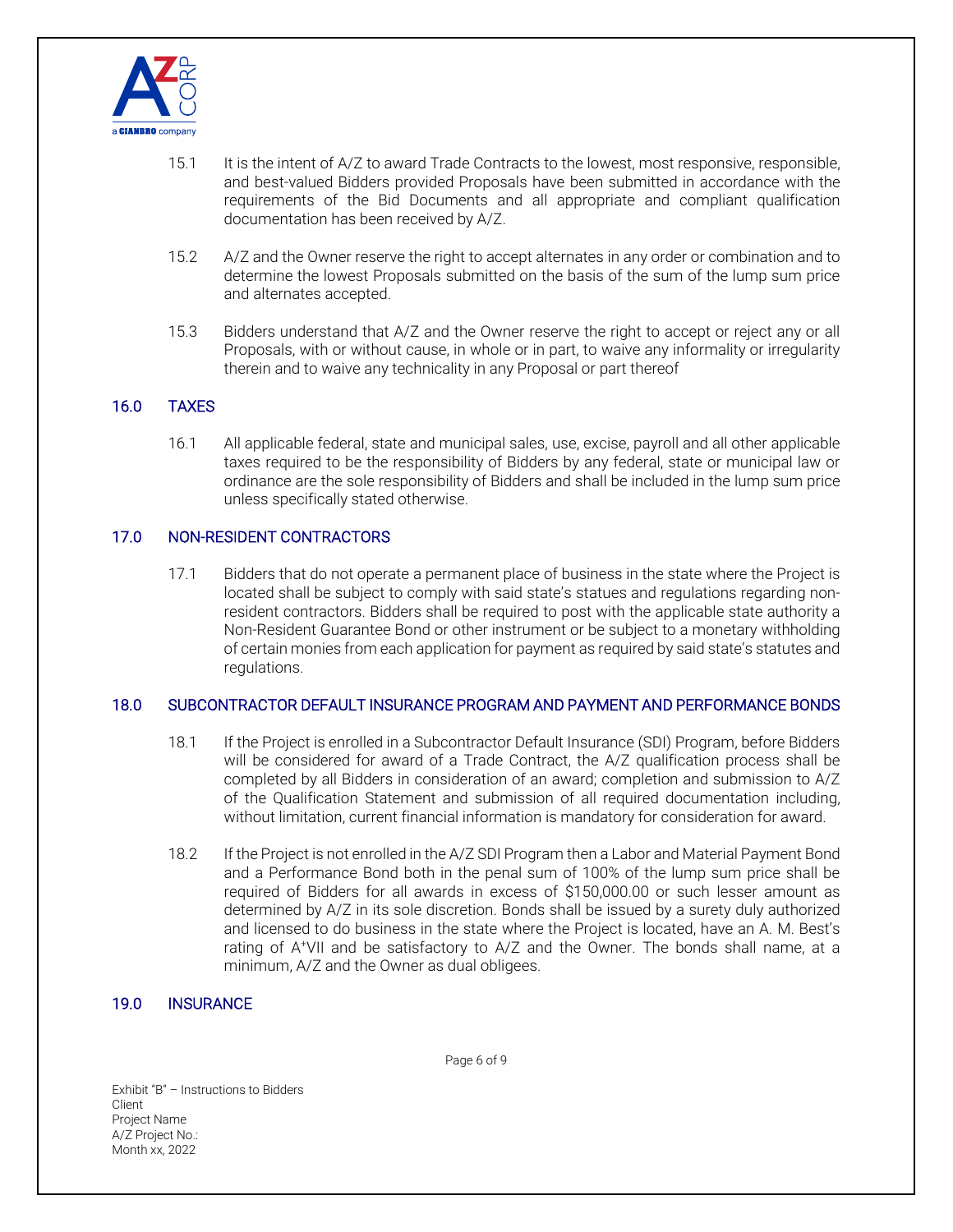

19.1 Notwithstanding anything to the contrary stated in any Bid Document, Proposals shall include all costs for premiums to provide insurance coverage in such types and with such minimum limits as set forth herein.

| Type of Insurance                             | Minimum Limits                                                                                                                                                                                                                    |
|-----------------------------------------------|-----------------------------------------------------------------------------------------------------------------------------------------------------------------------------------------------------------------------------------|
| <b>General Liability</b>                      | Bodily Injury and Property Damage<br>\$1,000,000.00 each occurrence<br>\$2,000,000.00 products and completed operations<br>\$2,000,000.00 general aggregate per project<br>\$1,000,000.00 personal & advertising injury aggregate |
| Automobile Liability                          | Bodily Injury<br>\$1,000,000.00 per person<br>\$1,000,000.00 per accident<br>Property Damage<br>\$1,000,000.00 per accident                                                                                                       |
| <b>Excess Liability</b>                       | \$5,000,000.00 per occurrence<br>\$5,000,000.00 aggregate                                                                                                                                                                         |
| Workers' Compensation<br>Employer's Liability | Statutory<br>\$1,000,000.00 each accident<br>\$1,000,000.00 disease each employee<br>\$1,000,000.00 disease policy limit                                                                                                          |

- 19.2 The insurance shall be provided by insurance companies with an A. M. Best rating of A-, FSC VII or better and are authorized to conduct business in the state where the Project is located. It is the responsibility of Bidders to require their subcontractors of any tier to procure and maintain the same insurance required of Bidders including the requirement of naming the Owner and A/Z as additional insureds.
- 19.3 A/Z, the Owner and all other required entities shall be included as additional insureds under the Commercial General Liability policy using ISO Additional Insured Endorsements CG 20 10 07 04 and CG 20 37 07 04, or substitute forms of endorsement providing equivalent coverage, and under the Excess Liability policy. The additional insured status required in this paragraph shall include coverage for ongoing and completed operations, and the Commercial General Liability and Excess policies maintained by Bidders shall apply as primary insurance with respect to any other insurance or self-insurance programs afforded to, or maintained by, A/Z, the Owner or any other additionally insured entities. Any insurance or self-insurance programs afforded to, or maintained by, A/Z, The Owner or any other additional insured entities shall apply on an excess, non-contributing basis to any insurance

Page 7 of 9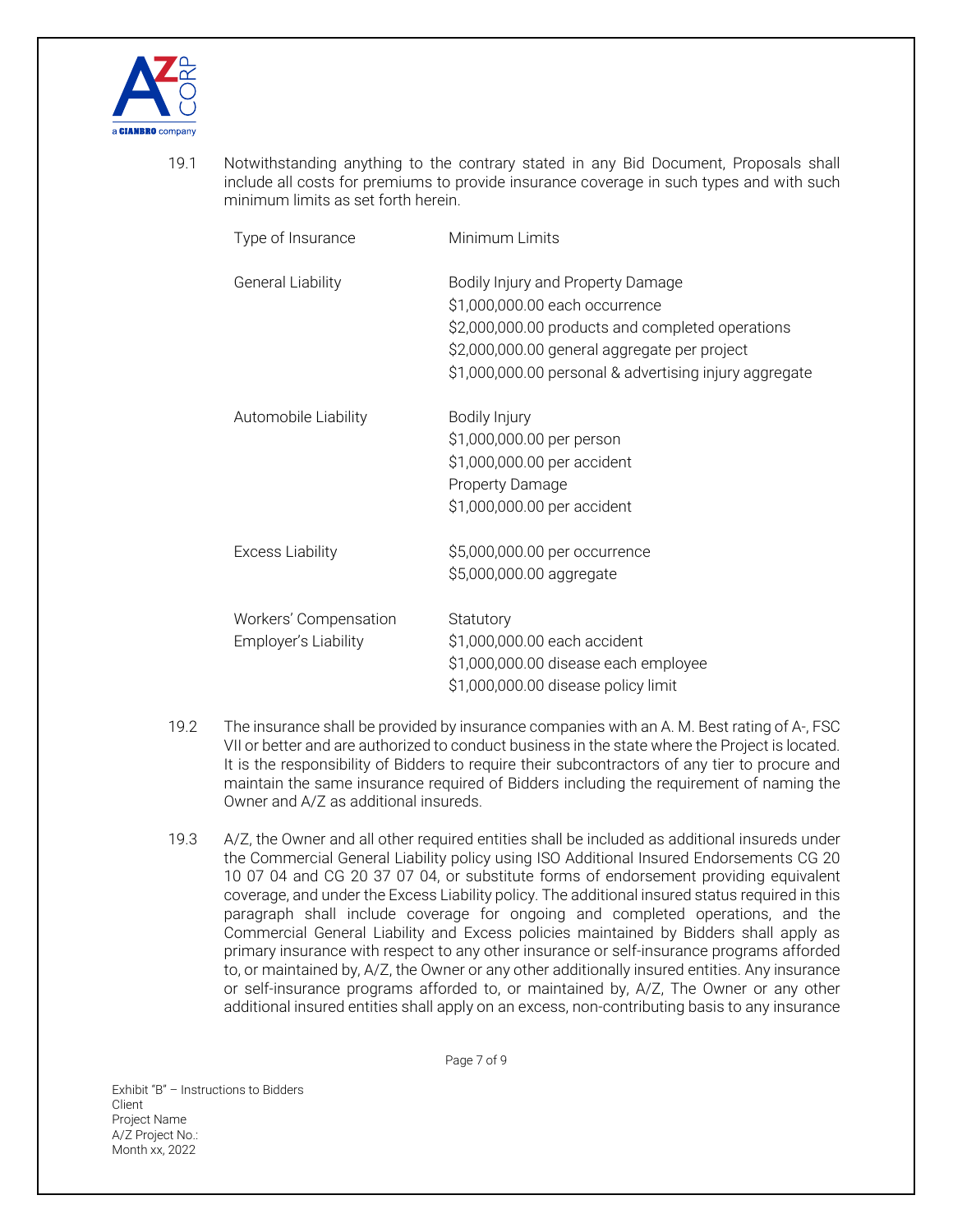

policy to which Bidders are required to add A/Z and the Owner and other entities as additional insureds.

19.4 All deductibles and self-insured retentions applicable within policies required herein shall be the sole responsibility of Bidders without reimbursement from A/Z, the Owner or any other additional insured. A/Z, the Owner or any other additional insured entities shall not, in any event, be responsible for deductibles or retentions.

#### 20.0 EQUAL OPPORTUNITY EMPLOYMENT AND AFFIRMATIVE ACTION

- 20.1 Bidders shall not discriminate against any employee or applicant for employment because of race, color, religion, sex, or national origin. Bidders shall take affirmative action to ensure that applicants are employed and that employees are treated during employment without regard to their race, color, religion, sex, or national origin. Such action shall include, but not be limited to, employment, upgrading, demotion, or transfer, recruitment or recruitment advertising, layoff or termination, rates of pay or other forms of compensation and selection for training, including apprenticeship. Bidders agree to post in conspicuous places, available to employees and applicants for employment, notices to be provided setting forth the provisions of this nondiscrimination clause.
- 20.2 Bidders shall comply with all provisions of Executive Order 11246, the Rehabilitation Act of 1973 as amended, the Vietnam Era Veteran's Readjustment Act of 1974 as amended and the Veteran's Employment Opportunities Act of 1998 as amended. Bidders, in addition to the foregoing, shall comply with the Fair Labor Standards Act and all other applicable federal, state and municipal laws, ordinances, orders, regulations, promulgations and directives.
- 20.3 Bidders shall require all subcontractors of any tier, for subcontracts valued in excess of \$10,000.00, to comply with the requirements of this Article 20.0.

#### 21.0 DIVERSE BUSINESS UTILIZATION

- 21.1 It is the policy of A/Z that Diverse Business Enterprises including Minority Owned Business Entities, Woman Owned Business Enterprises, Veteran Owned Small Business Enterprises, Disabled Veteran Owned Business Enterprises, Service Disabled Veteran Owned Business Enterprises and HUBZone Small Business Enterprises are afforded the maximum opportunity to participate in A/Z Projects.
- 21.2 Bidders agree to make good faith efforts to carry out this policy in the awarding of subcontracts and purchase orders to the fullest extent consistent with efficient performance and award a minimum of ten percent (10%) of the total cost of the Work to such diverse business enterprises. The amount of participation included will be considered when evaluating Proposals. It is mandatory that the Diverse Business Utilization section of the Proposal Form be completed in its entirety; failure to complete this section may result in rejection of Proposals.

Exhibit "B" – Instructions to Bidders Client Project Name A/Z Project No.: Month xx, 2022

Page 8 of 9